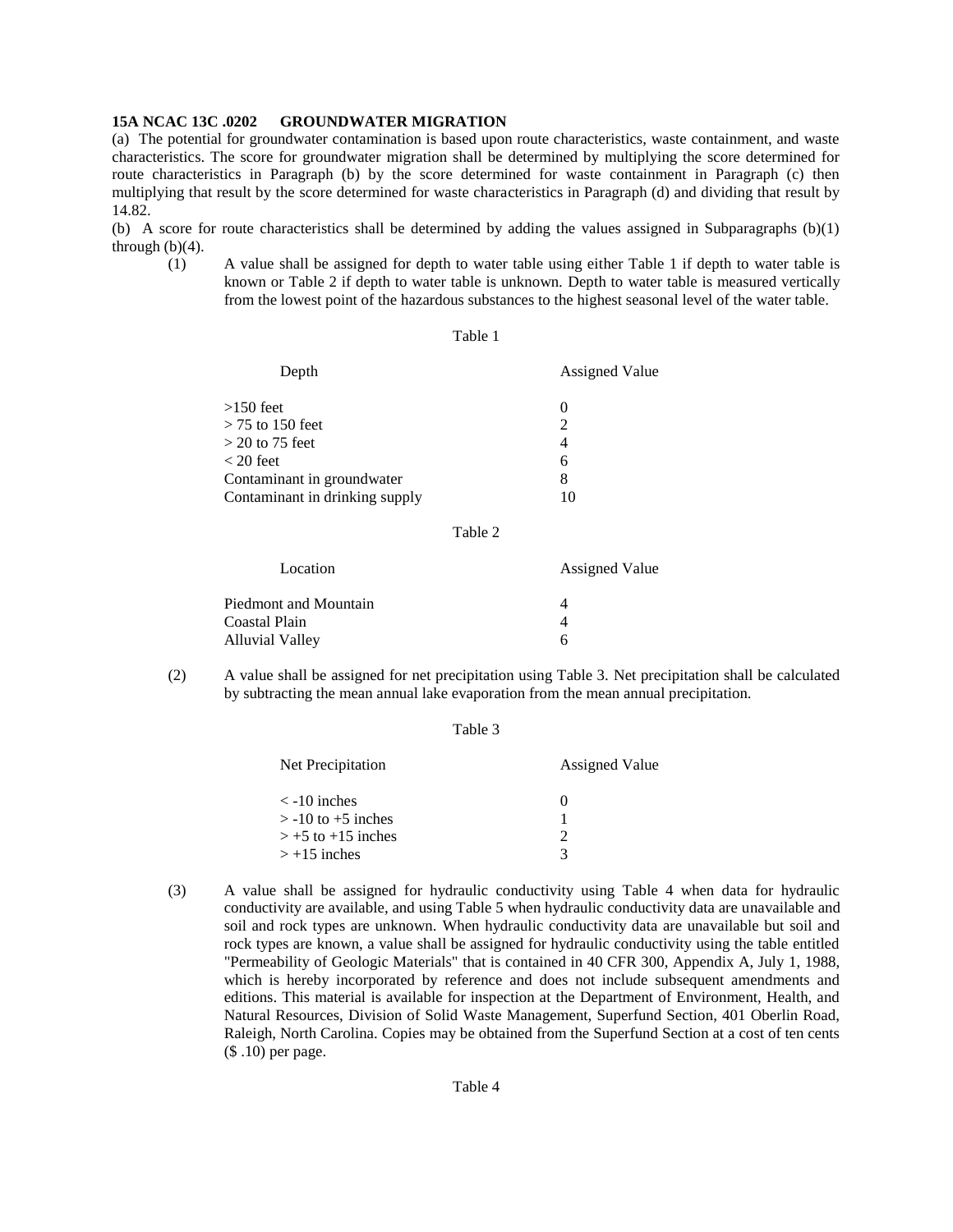| Approximate Range of          |                             |
|-------------------------------|-----------------------------|
| <b>Hydraulic Conductivity</b> | <b>Assigned Value</b>       |
| $< 10$ -7cm/sec               | $\theta$                    |
| $>10-7$ to 10-5cm/sec         |                             |
| $>10-5$ to 10-3cm/sec         | $\mathcal{D}_{\mathcal{A}}$ |
| $>10-3cm/sec$                 | 3                           |
|                               |                             |

## Table 5

| Location                 | <b>Assigned Value</b> |
|--------------------------|-----------------------|
| Triassic basin           |                       |
| Piedmont and Mountain    | 2                     |
| Mountain Alluvial Valley | $\mathbf{R}$          |
| or Coastal Plain         |                       |

(4) A value shall be assigned for physical state using Table 6. Physical state is the state of hazardous substances at the time of disposal. If the site contains hazardous substances or wastes with more than one physical state, the hazardous substance or waste with the highest value shall be used.

| Table 6                                  |                       |  |
|------------------------------------------|-----------------------|--|
| Physical State                           | <b>Assigned Value</b> |  |
| Solid, consolidated<br>and stabilized    | $\theta$              |  |
| Solid, unconsolidated<br>or unstabilized | 1                     |  |
| Solid, powder or fine<br>particles       | 2                     |  |
| Liquid, sludge or gas                    | 3                     |  |

(c) A score for containment shall be determined by using the table entitled "Containment Value for Ground Water Route," contained in 40 CFR 300, Appendix A, July 1, 1988, which is hereby incorporated by reference and does not include subsequent amendments and editions. If the site has more than one type of containment, the containment with the highest value shall be used.

(d) A score for waste characteristics shall be determined by adding the values assigned in Subparagraphs (d)(1) and  $(d)(2)$ . In determining a waste characteristics score, the substance with the highest combined toxicity/persistence and waste quantity values shall be used.

- (1) A value for toxicity and persistence shall be assigned using the section entitled "Toxicity and Persistence" contained in 40 CFR 300, Appendix A, July 1, 1988, which is hereby incorporated by reference and does not include subsequent amendments and editions.
- (2) A value for hazardous waste quantity shall be assigned using Table 7 when waste quantity is known, and by assigning a value of five when waste quantity is unknown. Hazardous waste quantity is defined as the amount deposited, not how much would have to be removed to clean up the site. When necessary to convert data to a common unit, conversion shall be as follows: one drum equals seven cubic feet equals 50 gallons equals 500 pounds.

#### Table 7

| <b>Waste Quantity</b>  | <b>Assigned Value</b> |
|------------------------|-----------------------|
| None                   |                       |
| De minimus losses only |                       |
| $< 10$ pounds          |                       |